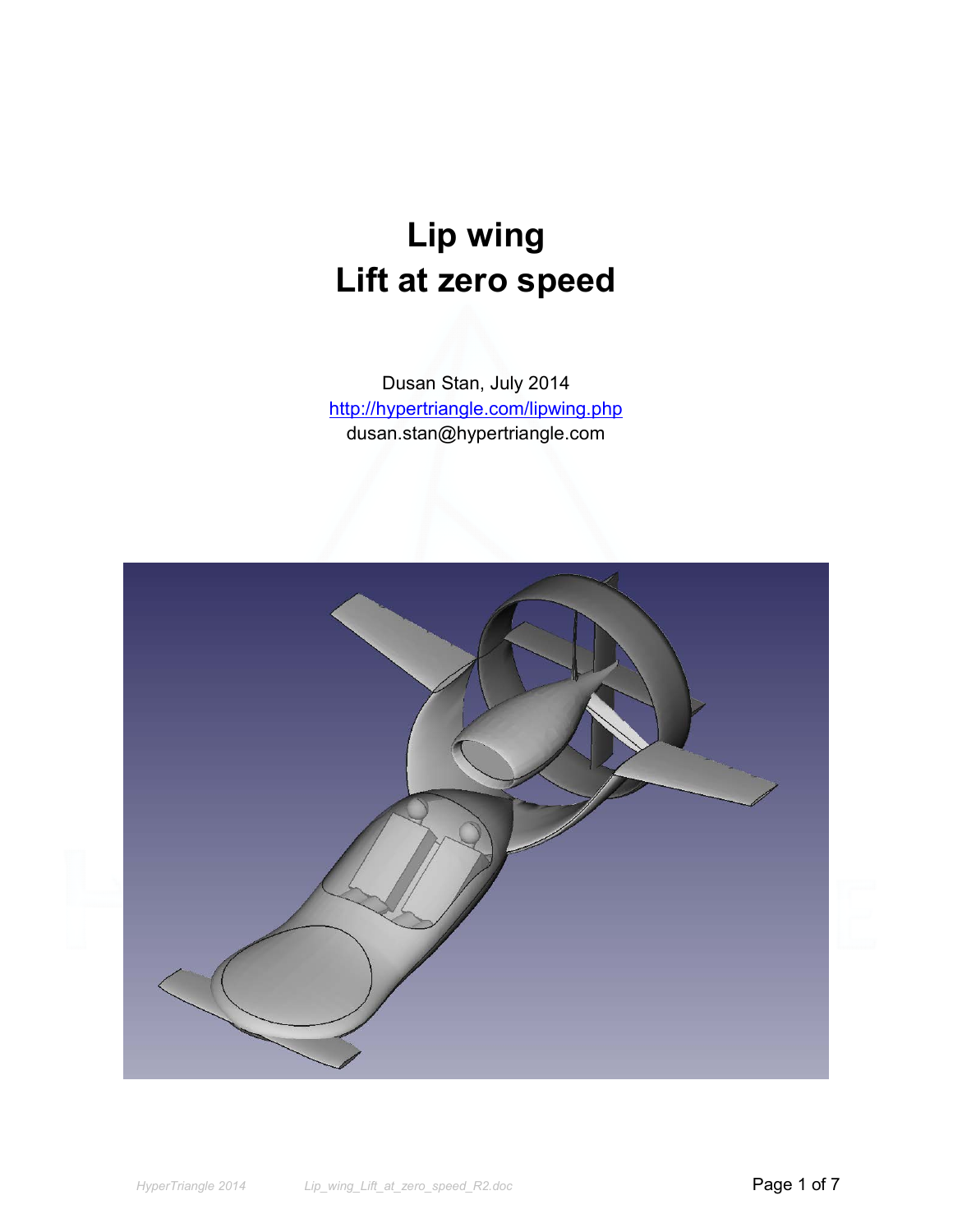## **1. Introduction**

There are a lot of devices that enhances the lift at slow speeds as slats, slots, flaps, but they do not provide any lift at zero speed. In order to design a VTOL vehicle, a device that provides lift at zero speed and low drag at higher speeds must be invented.

## **2. Known zero speed lift devices**

#### **2.1. Propeller/Helicopter rotor**

Most efficient VTOL to date is the helicopter; it uses an open rotor, in order to achieve that high efficiency low disc loading is required and that means a really big rotor. The big rotor invariably means problems/low efficiency as speed increases making the helicopters quite inefficient and slow at moving stuff from A to B. Tilted rotor: Compromise between efficiency at hovering (higher disk loading than most helicopters) and horizontal flight (not really efficient at horizontal flight either: more propeller disk that they need)

### **2.2. Ducted fan/Shrouded propeller**

In order to make the propeller more efficient it can be enclosed into a shroud: eliminates tip loses, intake creates thrust – it seems ideal solution. Reality: Although shrouded propellers create more static thrust, they become less efficient as speed increases. They can be designed to provide high static thrust (bell shaped inlet) or designed for higher speeds, but not do both well. General consensus: above ~200kts open propellers are more efficient (Ref [3]). Current turbofan airliners uses ducted fan at high speeds – its duct is designed to lower intake airspeed to avoid hypersonic flow, making it more efficient than turboprops and not least important quieter too. This design point makes current turbofans inefficient at slow speeds.

#### **2.3. Channel (Custer) wing**

It creates some lift at zero speed. Ref [1]: 340lb lift at 800lb horizontal thrust created by propeller. Although 340 lb seems almost 50% more, compounding vectors gives 870 lb of total thrust or actual 8.75% increase. This small thrust increase, wing weight and structural complications made channel wing only a history lesson.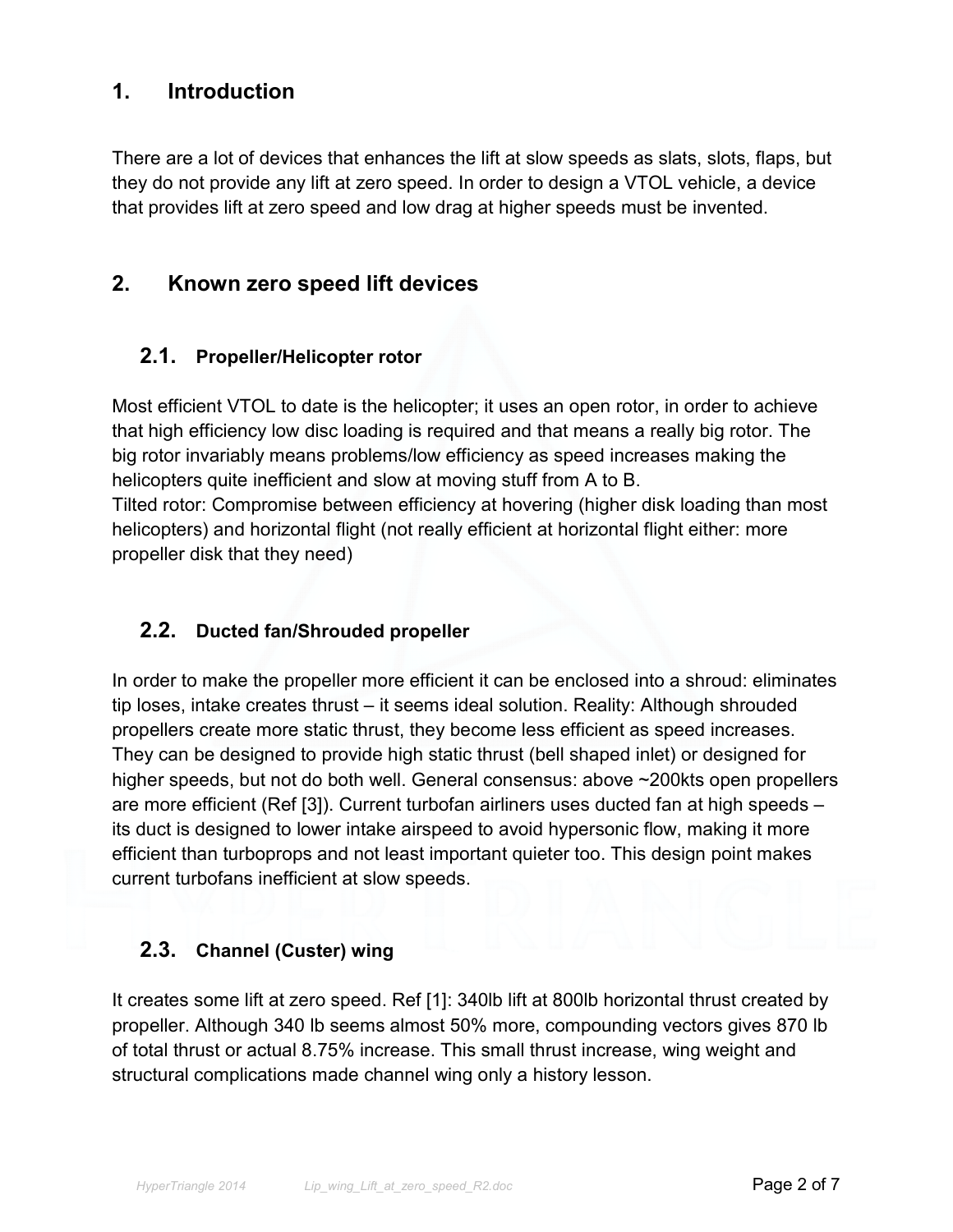# **3. Design of the lip wing**

Lip wing system consists of a shrouded propeller and an elliptical curved wing that aerodynamically matches the intake of the shroud basically increasing the effective area of the shroud's lip, hence the name - lip wing. Lift is created by forcing airflow over the top of the wing decreasing its dynamic pressure.



## **Lip wing system shown in VTOL configuration**





*Axometric view Top view* 

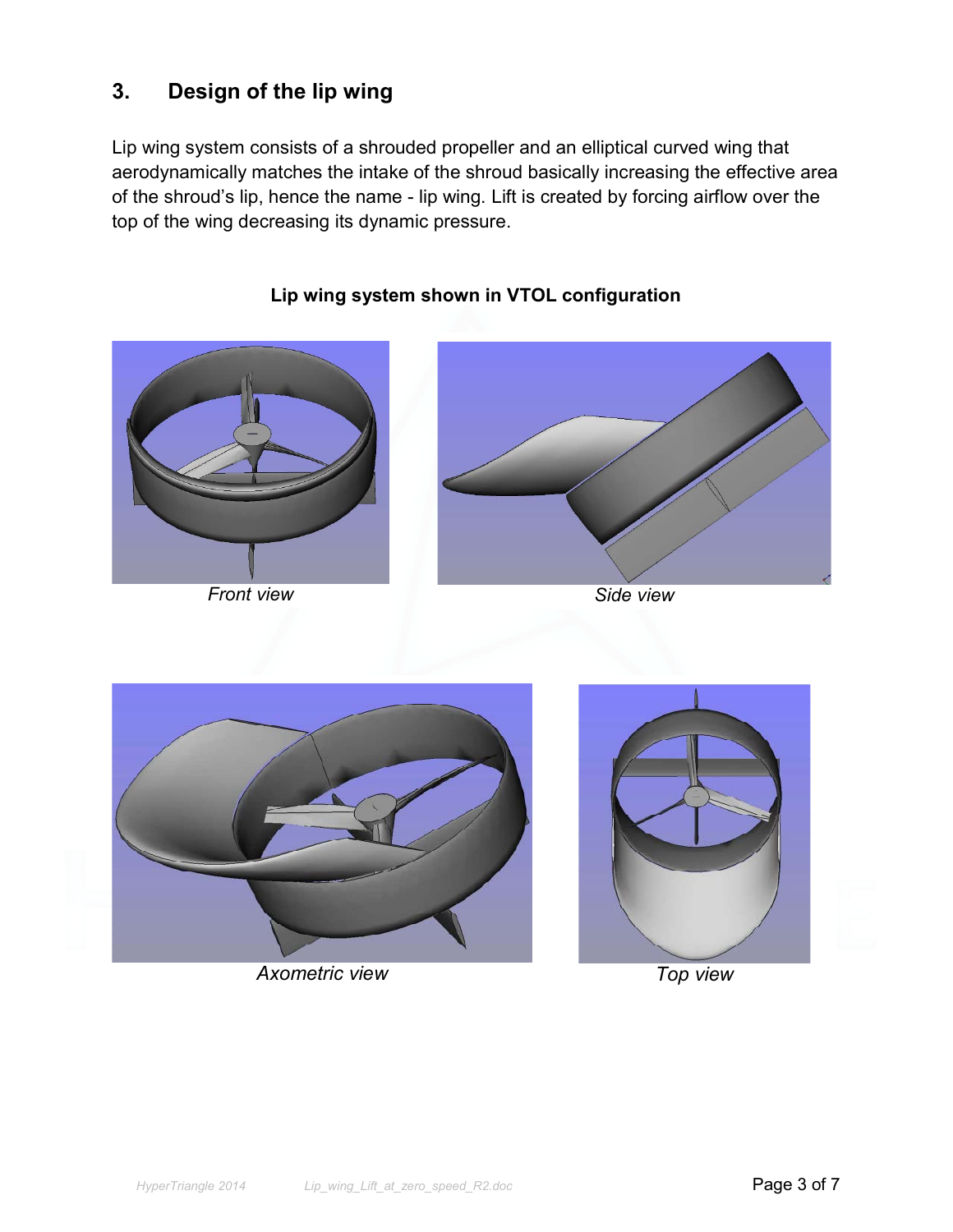## Lip wing system shown in horizontal flight configuration

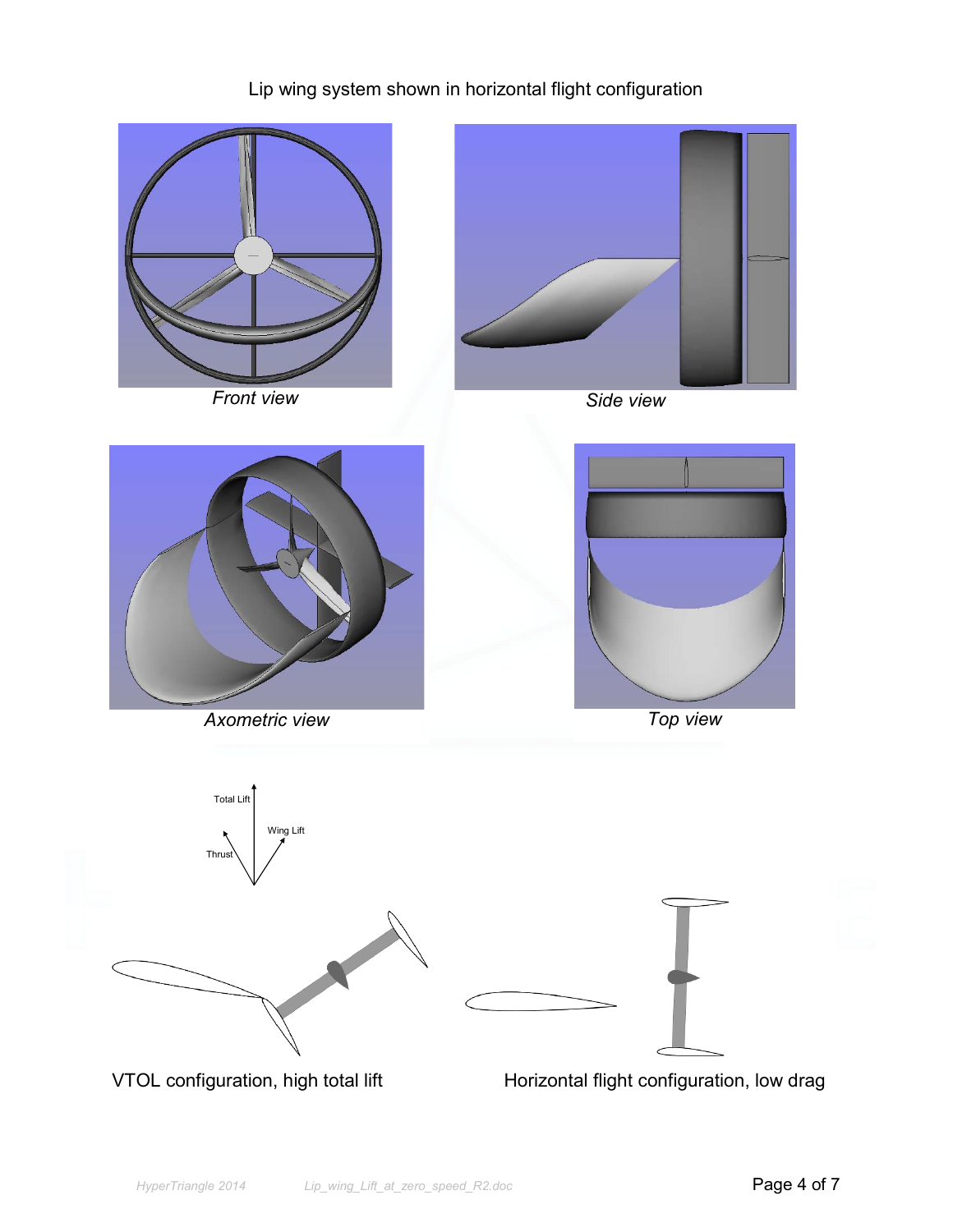## **4. Preliminary model tests**

Using a 2208 outrunner electric motor and an 8" propeller, 3 configurations were tested.

#### **4.1. Open air propeller**

| Pwr [W]     | 107.7 | 131.4 | 109.7 | 108.0 | 107.6 | 107.0 | 104.8 |
|-------------|-------|-------|-------|-------|-------|-------|-------|
| Thrust [g]  | 118   | 148   | 123   | 120   | 115   | 121   | 124   |
| $T/P$ [g/W] | 1.10  | 1.13  | 1.12  | 1 1 1 | 1.07  | .13   | 1.18  |

### **4.2. Shrouded propeller**

| Pwr [W]    | 110.4 | 136.4 | 111.5 | 110.4 | 108.7 | 108.3 | 107.5 |
|------------|-------|-------|-------|-------|-------|-------|-------|
| Thrust [g] | 190   | 209   | 170   | 180   | 150   | 188   | 180   |
| T/P [g/W]  | 1.72  | 1.53  | 1.52  | 1.63  | 1.38  | 74    | .67   |

| 106 0 | 106.0 | 105.0 | 104.8 |
|-------|-------|-------|-------|
| 170   | 160   | 150   | 150   |
| 1.60  | 1.51  | 1 43  | 1 43  |

### **4.3. Lip wing system**

| 108.0 | 138.7 | 110.7 | 109.0 | 108.3 | 107.8 | 106.1 |
|-------|-------|-------|-------|-------|-------|-------|
| 219   | 257   | 207   | 200   | 197   | 201   | 192   |
| 2.03  | 1.85  | 1.87  | 1.83  | 1.82  | 1.86  | 1.81  |
|       |       |       |       |       |       |       |

| 106.6 | 105.9 | 105.1 | 104.6 |
|-------|-------|-------|-------|
| 196   | 193   | 196   | 192   |
| -84   | 1 82  | 186   | 1 84  |

## **4.4. Conclusions**

|                    | Avg. thrust @100W | Total   |
|--------------------|-------------------|---------|
|                    | grams [oz]        | $\%$    |
| Open air propeller | 111.96 [3.95]     | 100.00% |
| Shrouded propeller | 156.11 [5.51]     | 139.43% |
| Lip wing system    | 185.83 [6.55]     | 165.97% |









Lip wing has an increase of 19.04% over shrouded propeller and 65.97% over open air propeller. These tests were done with a shroud and lip wing having not even a vague resemblance to an airfoil so I think performance is only to be increased by a proper aerodynamically designed shape for a particular application.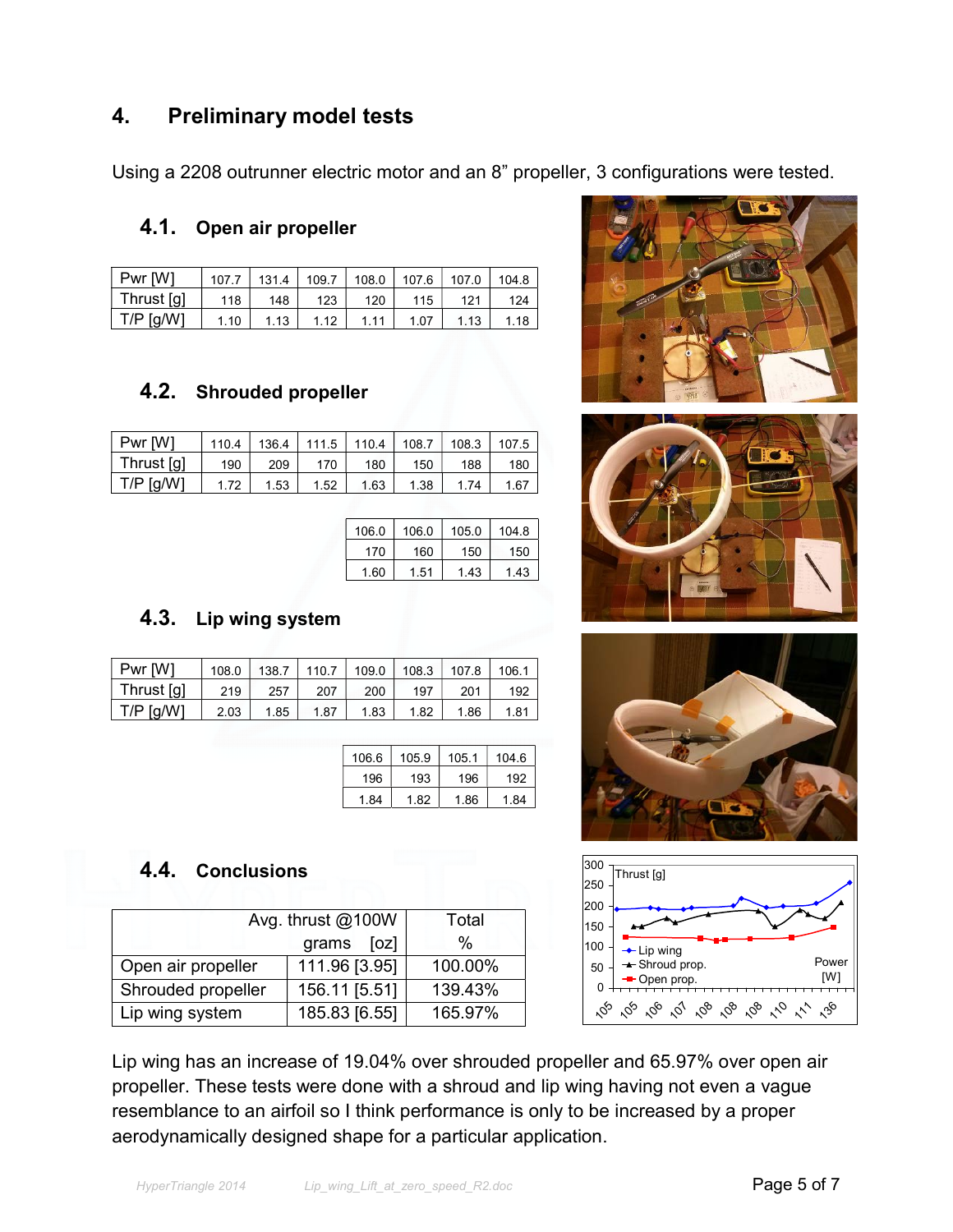## **5. First draw aerial vehicle**

Personal aerial vehicle wish list:

- VTOL;
- carry 2 persons + luggage;
- amphibious;
- Trailer without permit or even better: make it roadable;

Considering efficiency point of view, a vehicle should have a rotor as big as possible, but for our exercise let's have it at 2.4m (95inches) diameter. A balancing front rotor seems logical so let's have one of 1.6m (63inch) diameter. Preliminary calculations (Ref [9]) show that open rotors would have almost 1200 lbs thrust with an 180hp motor. Considering only 30% increase for shrouded propellers and 55% for lip wing gives a thrust over 1720lbs; considering vehicle weight 1400lbs, thrust/weight ratio is 1.20

 From the airplane point of view, (Ref [5]) calculation shows a really bad rate of climb. Some kind of foldable wings are needed; a span of 18 feet insures a ROC of 2100ft/min. Center of gravity being towards the back, a canard configuration makes sense.

Rest of the calculated specs:

- Stall 63kts (116km/h);
- Cruise speed 170kts (315km/h);
- Max range 480nmi (890km) @ 125kts (231km/h) and 30.2mpg (7.8I/100km);
- Max speed 210kts (389km/h);

These calculations for sure are a bit off; Raymer's spreadsheet is not for weird aircraft like this.



VTOL configuration